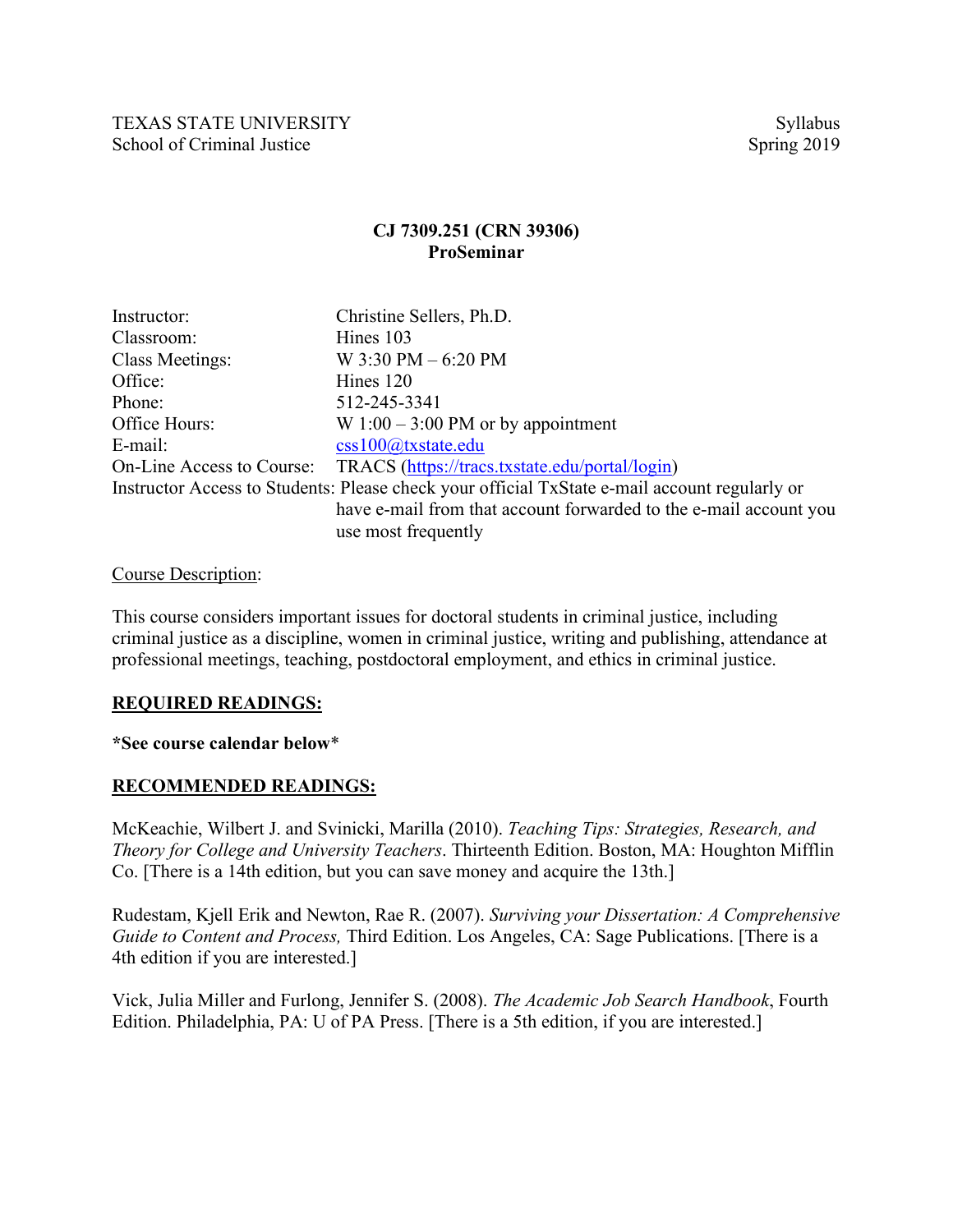## **COURSE LEARNING OUTCOMES:**

Upon successful completion of this course, a student should be able to:

(1) Develop a strategy for completing his/her dissertation;

(2) Describe the steps, challenges, and pitfalls of academic publishing and presenting at scholarly conferences;

(3) Describe the steps and challenges associated with grantsmanship and identify the sources of external funds for criminal justice and criminology research and intervention;

(4) Describe the steps associated with successfully applying for and accepting an academic job and strategies for obtaining tenure.

## **COURSE REQUIREMENTS:**

## *CLASS PARTICIPATION:*

Class participation (40% of grade). I expect everyone to attend all of the class meeting times, complete the assigned readings, and participate enthusiastically in class discussions.

## *SHORT ASSIGNMENTS:*

There will be a series of 12 short assignments (each worth 5% of your grade) that correspond to the Weekly topics covered in the class as per the course calendar below. Be sure to pay attention to the course calendar below for which particular assignment corresponds to which specific class meeting.

## **COURSE GRADES**:

## *The following is the grading scale to be used:*

A (90-100); B (80-89); C (70-79); D (60-69); F (59 or below).

## *Your grade will be based on the following:*

Your grade for this course will be based on your scores for class participation and the 12 short assignments.

Class Participation: 40%

Short Assignments:  $60\%$  (12 short assignments  $\omega$  5% each)

Total: 100%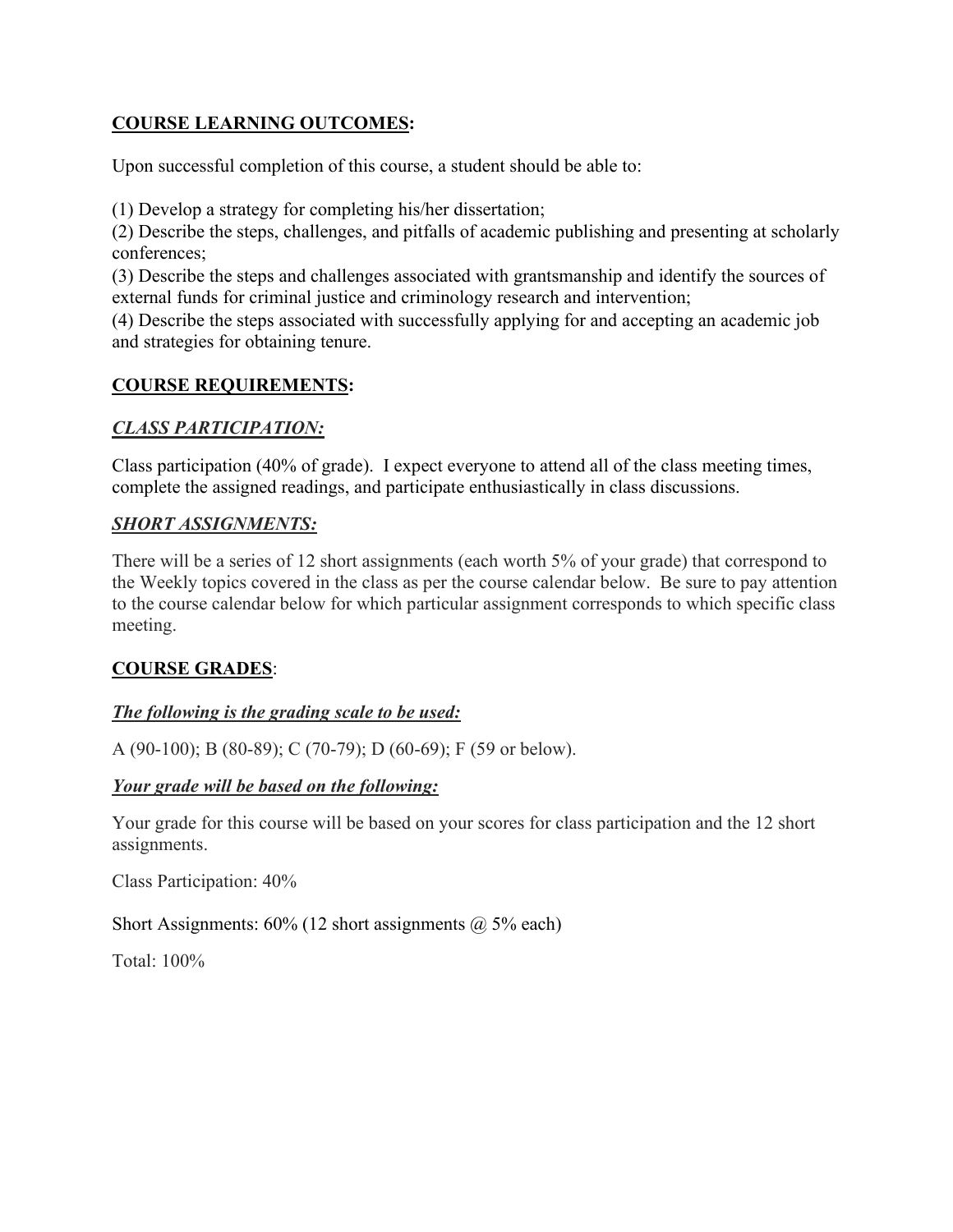## **COURSE POLICIES**:

**Make-Up Policy**: If an assignment is missed for an exceptional circumstance (doctor's appointment, illness, funeral, or other university-approved absence) students may make up the assignment. Students wishing to make up a missing assignment must notify me within 2 days of missing the assignment and are required to complete the missed assignment within one week of the initial assignment due date. Failure to meet these obligations will result in a 0 for the assignment.

**Communication**: In order to verify the identity of all parties involved, all email communication from students must originate from a Texas State University email account or through TRACS. The professor will not respond to any e-mail originating from other e-mail accounts, including Gmail, Yahoo, or other e-mail services.

**Changes to the Course Syllabus**: The professor reserves the right to make changes to the course syllabus and schedule. If this does occur, an announcement will be posted on the TRACS course website and an e-mail will be sent to all students registered for the course. A revised course syllabus and schedule will also be posted on the TRACS course website.

# **UNIVERSITY POLICIES**:

**Notice of Copyright/Intellectual Property**: Students are not to post lecture notes or other course materials on commercial or public websites. Notes are to be used for personal use only (including sharing notes with a classmate or in a study group). Posting notes without the instructor's permission violates the academic honor code and university policies regarding intellectual property. Any infringement will result in the final grade being reduced by one full letter grade. In addition, university sanctions allowed by the relevant university policies and procedures will be pursued.

**Students with Disabilities**: A student with a disability may require an accommodation(s) to participate in the course. They must contact the professor within the first two weeks of the semester. They will be asked to provide documentation from the Office of Disability Services (ODS) at that time. Failure to contact the professor in a timely manner will delay any accommodations they may be seeking. Ongoing care by a physician does not automatically qualify you as an ODS special needs student. Students are required to file paperwork for accommodations with ODS each semester. Accommodations granted one semester do not automatically carry forward to the next.

**Academic Honesty Policy**: The submission of any work for a grade for which unauthorized help has been received is termed academic dishonesty and may be grounds for a failing grade in the course. "Unauthorized" is a term used here to designate stealing, copying (with or without permission), or collaboration with other individuals. Students are strongly encouraged to refer to the Texas State University student handbook for policies related to academic dishonesty. These policies may be found at http://www.dos.txstate.edu/handbook/rules.html.

**Addressing Acts of Academic Dishonesty**: Students accused of dishonest conduct may have their cases heard by the faculty member. The student may also appeal the faculty member's decision to the Honor Code Council. Students and faculty will have the option of having an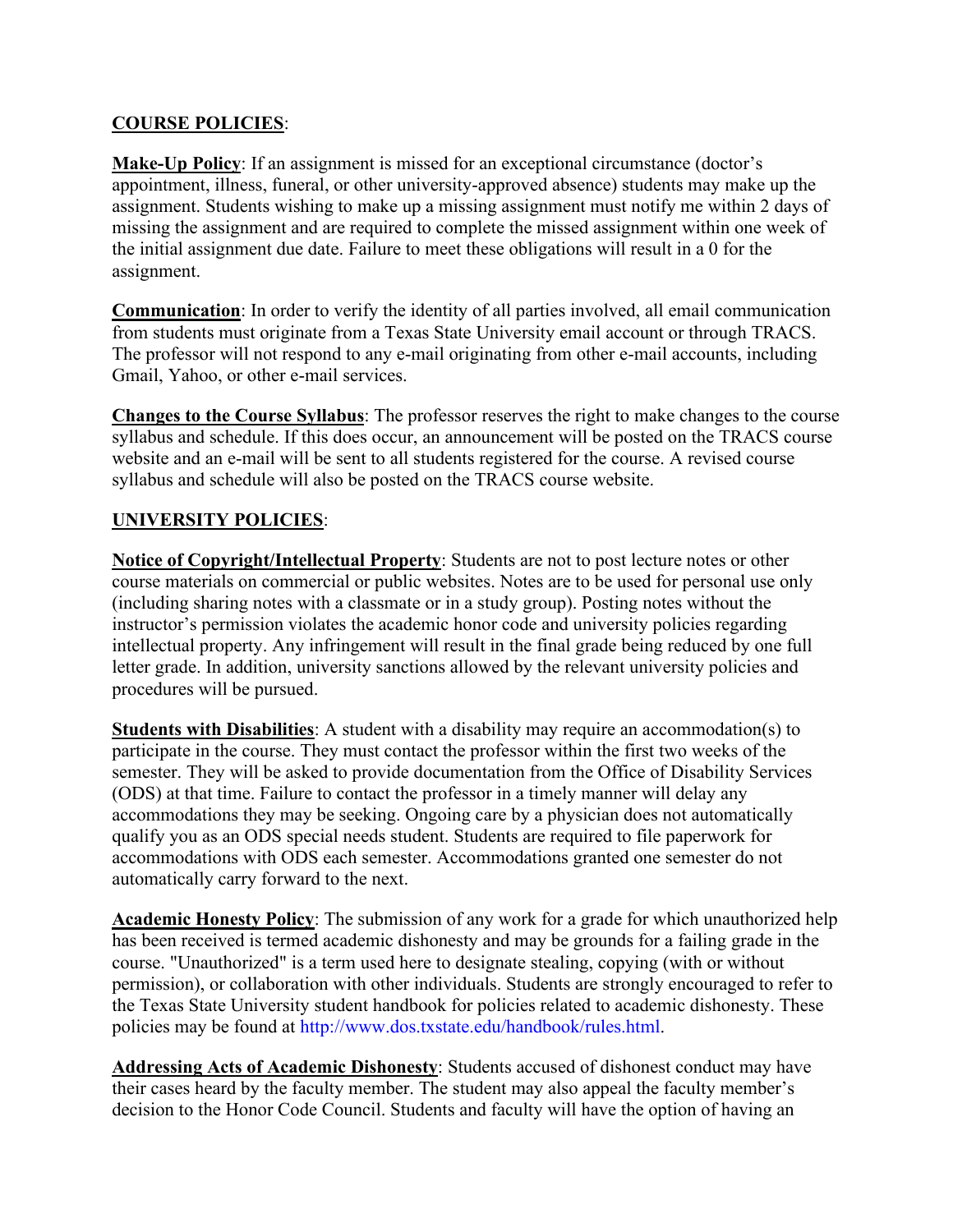advocate present to insure their rights. Possible actions that may be taken range from exoneration to expulsion. Students accused of violating the academic honor code are encouraged to consult UPPS No. 07.10.01 at http://www.txstate.edu/effective/upps/upps-07-10-01.html.

**Texas State University Honor Code**: As members of a community dedicated to learning, inquiry, and creation, the students, faculty, and administration of our university live by the principles in this Honor Code. These principles require all members of this community to be conscientious, respectful, and honest.

*WE ARE CONSCIENTIOUS*. We complete our work on time and make every effort to do it right. We come to class and meetings prepared and are willing to demonstrate it. We hold ourselves to doing what is required, embrace rigor, and shun mediocrity, special requests, and excuses.

*WE ARE RESPECTFUL*. We act civilly toward one another and we cooperate with each other. We will strive to create an environment in which people respect and listen to one another, speaking when appropriate, and permitting other people to participate and express their views.

*WE ARE HONEST*. We do our own work and are honest with one another in all matters. We understand how various acts of dishonesty, like plagiarizing, falsifying data, and giving or receiving assistance to which one is not entitled, conflict as much with academic achievement as with the values of honesty and integrity.

## *THE PLEDGE FOR STUDENTS*

Students at our university recognize that, to insure honest conduct, more is needed than an expectation of academic honesty, and we therefore adopt the practice of affixing the following pledge of honesty to the work we submit for evaluation: I pledge to uphold the principles of honesty and responsibility at our university.

## *THE PLEDGE FOR FACULTY AND ADMINISTRATION*

Faculty at our university recognize that the students have rights when accused of academic dishonesty and will inform the accused of their rights of appeal laid out in the student handbook and inform them of the process that will take place.

I recognize students' rights and pledge to uphold the principles of honesty and responsibility at our university.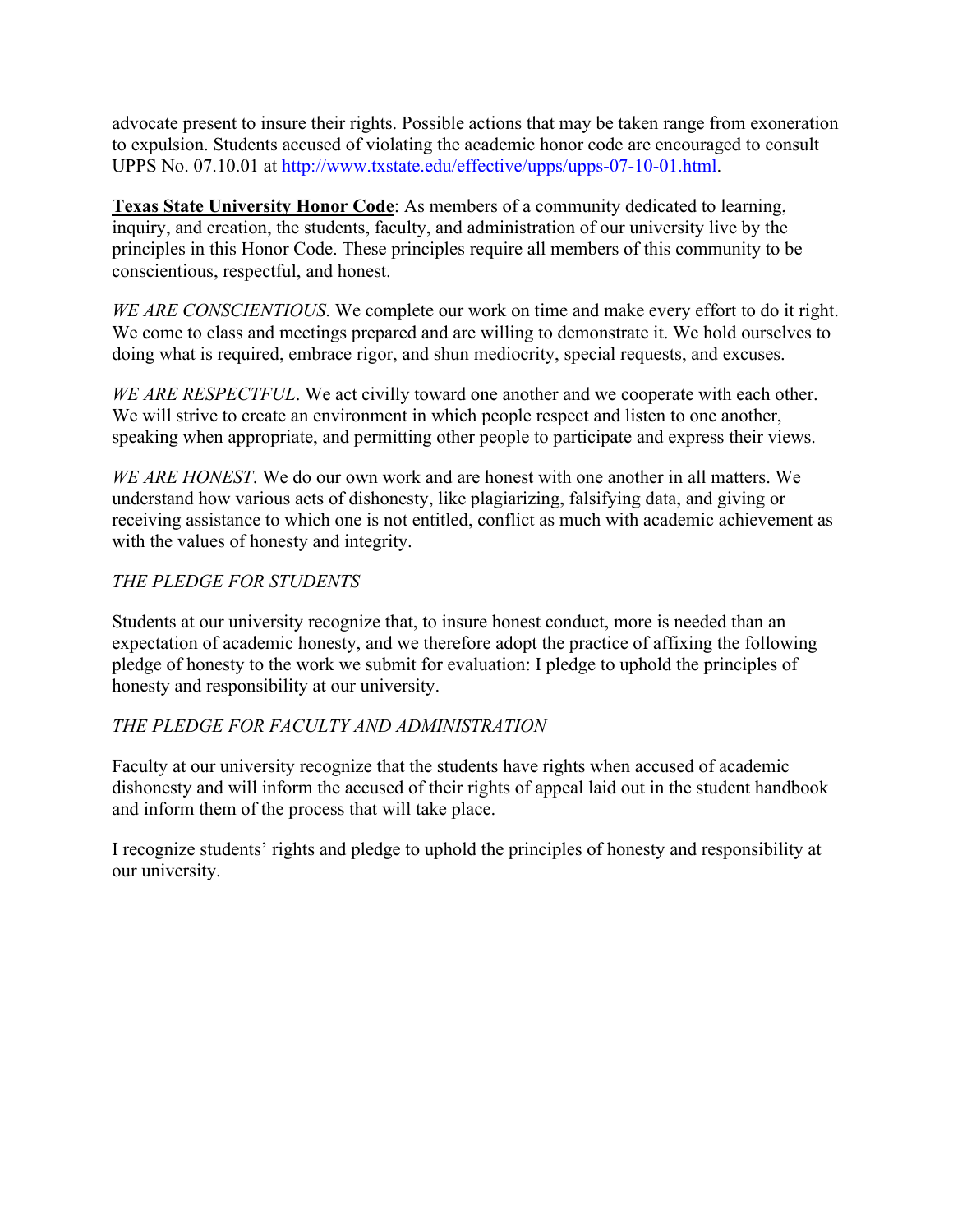#### **COURSE SCHEDULE**:

| Week                 | <b>Topic</b>                                                     | <b>Readings &amp; Assignments</b>                                                                                                                                                                                                                                                                                                                                                                                                                                                                                                                                                                                                                                                                                                                                                                                                                                                                                                                                                                                                                                                                                                                                                                                                                                                                                      |
|----------------------|------------------------------------------------------------------|------------------------------------------------------------------------------------------------------------------------------------------------------------------------------------------------------------------------------------------------------------------------------------------------------------------------------------------------------------------------------------------------------------------------------------------------------------------------------------------------------------------------------------------------------------------------------------------------------------------------------------------------------------------------------------------------------------------------------------------------------------------------------------------------------------------------------------------------------------------------------------------------------------------------------------------------------------------------------------------------------------------------------------------------------------------------------------------------------------------------------------------------------------------------------------------------------------------------------------------------------------------------------------------------------------------------|
| Week 1<br>January 23 | Course Welcome and<br>Introduction; Review<br>Course Syllabus    | <b>NONE</b>                                                                                                                                                                                                                                                                                                                                                                                                                                                                                                                                                                                                                                                                                                                                                                                                                                                                                                                                                                                                                                                                                                                                                                                                                                                                                                            |
|                      |                                                                  |                                                                                                                                                                                                                                                                                                                                                                                                                                                                                                                                                                                                                                                                                                                                                                                                                                                                                                                                                                                                                                                                                                                                                                                                                                                                                                                        |
| Week 2<br>January 30 | Discipline of<br>Criminology/Criminal<br>Justice; Code of Ethics | <b>READINGS:</b><br>(1) J. Price Foster, Jeffrey S. Magers & Jessica<br>Mullikin (2007) Observations and Reflections on the Evolution of<br>Crime-Related Higher Education, Journal of Criminal Justice<br>Education, 18:1, 123-136.<br>(2) Clint Wrede & Richard Featherstone (2012) Striking Out on Its<br>Own: The Divergence of Criminology and Criminal Justice from<br>Sociology, Journal of Criminal Justice Education, 23:1, 103-125.<br>(3) Brendan D. Dooley & Jason Rydberg (2014) Irreconcilable<br>Differences? Examining Divergences in the Orientations of<br>Criminology and Criminal Justice Scholarship, 1951-<br>2008, Journal of Criminal Justice Education, 25:1, 84-105.<br>(4) Vanessa H. Woodward, Megan E. Webb, O. Hayden Griffin<br>III & Heith Copes (2016) The Current State of Criminological<br>Research in the United States: An Examination of Research<br>Methodologies in Criminology and Criminal Justice<br>Journals, Journal of Criminal Justice Education, 27:3, 340-361.<br>(5) American Society of Criminology Code of Ethics<br>(6) Academy of Criminal Justice Sciences' Code of Ethics<br>SHORT ASSIGNMENT #1: Write a two-page, double-spaced<br>paper on what your definitions and perceptions are of<br>Criminology/Criminal Justice as a discipline and be prepared to |
|                      |                                                                  | share and discuss with the class.                                                                                                                                                                                                                                                                                                                                                                                                                                                                                                                                                                                                                                                                                                                                                                                                                                                                                                                                                                                                                                                                                                                                                                                                                                                                                      |
| Week 3<br>February 6 | Developing a CV,<br>Reviewing CVs                                | <b>READINGS:</b><br>SHORT ASSIGNMENT #2: Bring your current CV and bring<br>copies of 3 CVs of Criminologists currently employed at a<br>Criminology/Criminal Justice PhD-granting institution (one at the<br>Assistant Professor, one at the Associate Professor, and one at the<br>Full Professor level). Be prepared to share and discuss these CVs<br>and your own CV.                                                                                                                                                                                                                                                                                                                                                                                                                                                                                                                                                                                                                                                                                                                                                                                                                                                                                                                                             |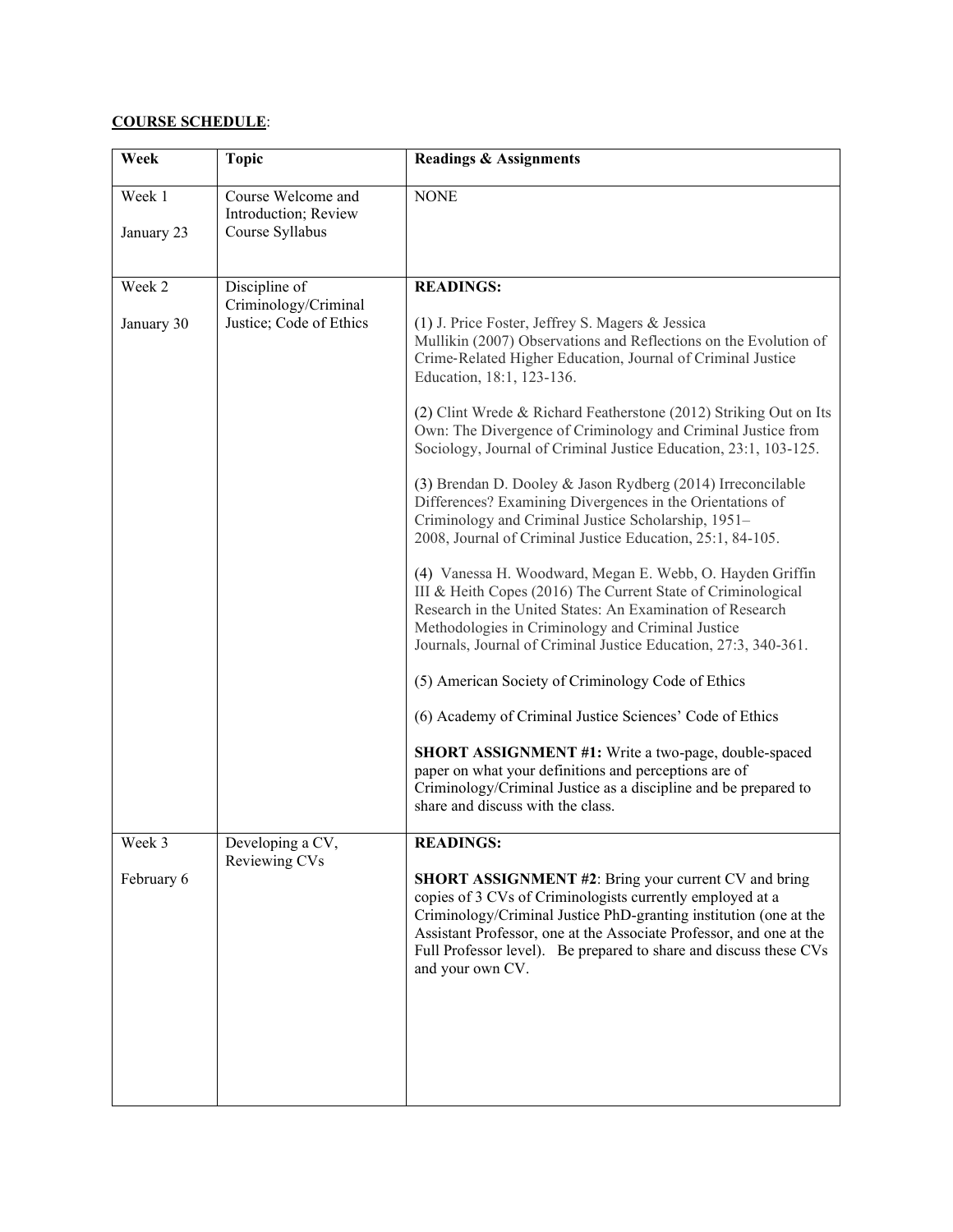| Week 4      | Writing and Publishing;  | <b>READINGS:</b>                                                                                                                                                                                                                                                  |
|-------------|--------------------------|-------------------------------------------------------------------------------------------------------------------------------------------------------------------------------------------------------------------------------------------------------------------|
|             | How to Write an Article; |                                                                                                                                                                                                                                                                   |
| February 13 | Co-Authorship            | (1) Andrew S. Denney & Richard Tewksbury (2013) How to<br>Write a Literature Review, Journal of Criminal Justice<br>Education, 24:2, 218-234.                                                                                                                     |
|             |                          | (2) Bert Van Wee & David Banister (2016) How to Write a<br>Literature Review Paper?, Transport Reviews, 36:2, 278-288.                                                                                                                                            |
|             |                          | (3) Bryanna Hahn Fox & Wesley G. Jennings (2014) How to<br>Write a Methodology and Results Section for Empirical<br>Research, Journal of Criminal Justice Education, 25:2, 137-156.                                                                               |
|             |                          | (4) Richard Lemke (2013) Perceptions on the Trend of Multi-<br>Authored Collaboration: Results from a National Survey of<br>Criminal Justice and Criminology Faculty, Journal of Criminal<br>Justice Education, 24:3, 316-338.                                    |
|             |                          | (5) Gregorio González-Alcaide, David Melero-Fuentes, Rafael<br>Aleixandre-Benavent & Juan-Carlos Valderrama-<br>Zurián (2013) Productivity and Collaboration in Scientific<br>Publications on Criminology, Journal of Criminal Justice<br>Education, 24:1, 15-37. |
|             |                          | (6) Stephen K. Rice, Matthew J. Hickman & Patrick<br>Reynolds (2011) A Preliminary Assessment of Small World<br>Scholarship Networks in Criminology and Criminal<br>Justice, Journal of Criminal Justice Education, 22:1, 67-83.                                  |
|             |                          | SHORT ASSIGNMENT #3: Identify 3 articles that you "like",<br>bring them to class to share, and be prepared to discuss what the<br>article is about (generally/briefly) and its strengths and<br>weaknesses.                                                       |
| Week 5      | Writing and Publishing;  | <b>READINGS:</b>                                                                                                                                                                                                                                                  |
| February 20 | How to Review an Article | (1) Richard Tewksbury & Elizabeth Ehrhardt<br>Mustaine (2012) Cracking Open the Black Box of the Manuscript<br>Review Process: A Look Inside Justice Quarterly, Journal of<br>Criminal Justice Education, 23:4, 399-422.                                          |
|             |                          | (2) Elizabeth Ehrhardt Mustaine & Richard<br>Tewksbury (2013) Exploring the Black Box of Journal Manuscript<br>Review: A Survey of Social Science Journal Editors, Journal of<br>Criminal Justice Education, 24:3, 386-401.                                       |
|             |                          | (3) Elizabeth Ehrhardt Mustaine & Richard<br>Tewksbury (2008) Reviewers' Views on Reviewing: An<br>Examination of the Peer Review Process in Criminal<br>Justice, Journal of Criminal Justice Education, 19:3, 351-365.                                           |
|             |                          | <b>SHORT ASSIGNMENT #4: Review article assigned by</b><br>instructor and bring review to class and be prepared to discuss.                                                                                                                                        |
|             |                          |                                                                                                                                                                                                                                                                   |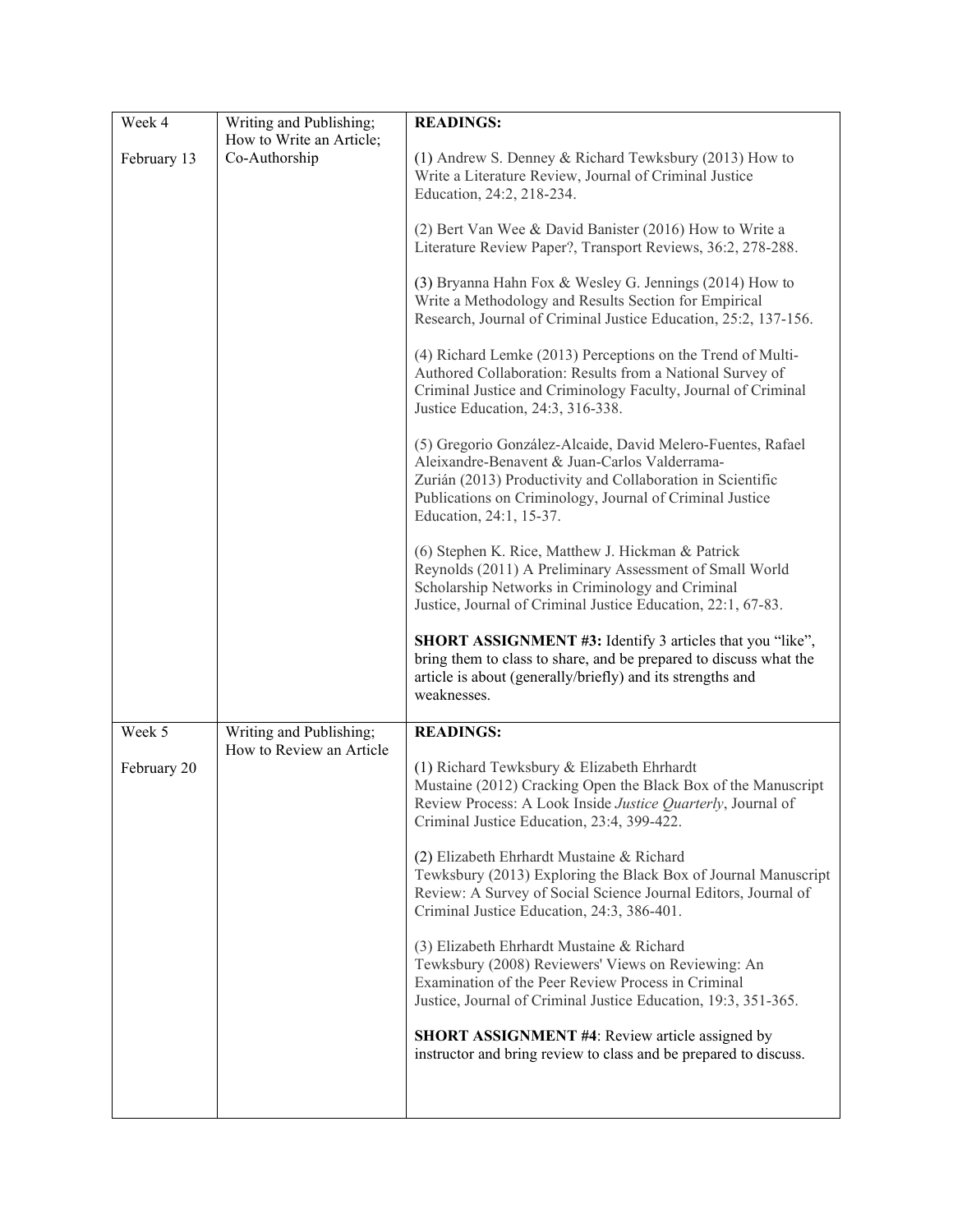| Week 6      | Ranking (and Selecting)    | <b>READINGS:</b>                                                                                                                                                                                                                                                                                                                                                                                                                                                              |
|-------------|----------------------------|-------------------------------------------------------------------------------------------------------------------------------------------------------------------------------------------------------------------------------------------------------------------------------------------------------------------------------------------------------------------------------------------------------------------------------------------------------------------------------|
|             | Journals; Ranking Doctoral |                                                                                                                                                                                                                                                                                                                                                                                                                                                                               |
| February 27 | Programs                   | (1) Michael S. Vaughn, Rolando V. Del Carmen, Martin Perfecto<br>& Ka Xiong Charand (2004) Journals in criminal justice and<br>criminology: An updated and expanded guide for authors, Journal<br>of Criminal Justice Education, 15:1, 61-192.                                                                                                                                                                                                                                |
|             |                            | (2) Jon Sorensen, Clete Snell & John J. Rodriguez (2006) An<br>Assessment of Criminal Justice and Criminology Journal<br>Prestige, Journal of Criminal Justice Education, 17:2, 297-322.                                                                                                                                                                                                                                                                                      |
|             |                            | (3) Christina DeJong & Sarah St. George (2018) Measuring<br>Journal Prestige in Criminal Justice and Criminology, Journal of<br>Criminal Justice Education, 29:2, 290-309.                                                                                                                                                                                                                                                                                                    |
|             |                            | (4) Raymond E. Barranco, Wesley G. Jennings, David C. May &<br>Makeela J. Wells (2016) What Journals are the Most Cited<br>Journals in Criminology and Criminal Justice's "Big Three"<br>Journals?, Journal of Criminal Justice Education, 27:1, 19-34.                                                                                                                                                                                                                       |
|             |                            | (5) Benjamin Steiner & John Schwartz (2007) Assessing the<br>Quality of Doctoral Programs in Criminology in the United<br>States, Journal of Criminal Justice Education, 18:1, 53-86.                                                                                                                                                                                                                                                                                         |
|             |                            | (6) Gary Kleck & Bethany Mims (2017) Article Productivity<br>Among the Faculty of Criminology and Criminal Justice Doctoral<br>Programs, 2010–2014, Journal of Criminal Justice<br>Education, 28:4, 467-487.                                                                                                                                                                                                                                                                  |
|             |                            | <b>SHORT ASSIGNMENT #5:</b>                                                                                                                                                                                                                                                                                                                                                                                                                                                   |
|             |                            | A. The instructor will assign you 4 academic journals. You will<br>be responsible to go to the journal's website and prepare a one-<br>page (double-spaced) summary of the<br>journal/description/mission/type of content that it publishes, etc.<br>Also, review the latest published issue of the journal and report on<br>the topics that are included in the issue. Be prepared to share this<br>information (summary and latest issue content/topics) with the<br>class. |
|             |                            | <b>B.</b> Be prepared to discuss your approach and decision-making<br>process when you were considering applying to doctoral<br>programs.                                                                                                                                                                                                                                                                                                                                     |
|             |                            |                                                                                                                                                                                                                                                                                                                                                                                                                                                                               |
|             |                            |                                                                                                                                                                                                                                                                                                                                                                                                                                                                               |
|             |                            |                                                                                                                                                                                                                                                                                                                                                                                                                                                                               |
|             |                            |                                                                                                                                                                                                                                                                                                                                                                                                                                                                               |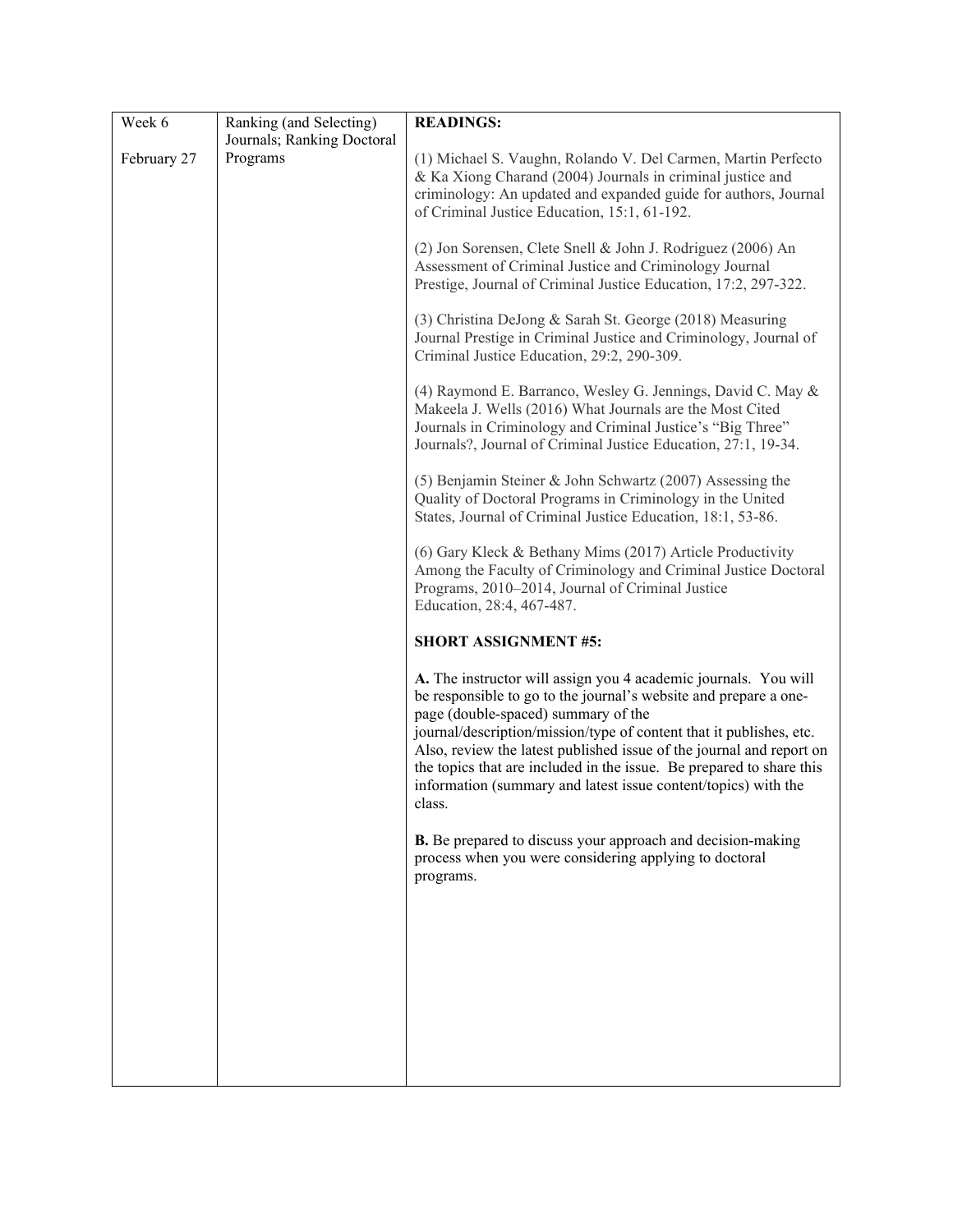| Week 7   | Ranking Faculty            | <b>READINGS:</b>                                                                                                                                                                                                                                                                                                                                                                                                                                                                                                                                                                                     |
|----------|----------------------------|------------------------------------------------------------------------------------------------------------------------------------------------------------------------------------------------------------------------------------------------------------------------------------------------------------------------------------------------------------------------------------------------------------------------------------------------------------------------------------------------------------------------------------------------------------------------------------------------------|
| March 6  |                            | (1) Heather Long, Lyndsay N. Boggess & Wesley G.<br>Jennings (2011) Re-Assessing Publication Productivity among<br>Academic "Stars" in Criminology and Criminal Justice, Journal of<br>Criminal Justice Education, 22:1, 102-117.                                                                                                                                                                                                                                                                                                                                                                    |
|          |                            | (2) Wesley G. Jennings, Chris L. Gibson, Jeffrey T. Ward &<br>Kevin M. Beaver (2008) "Which Group Are You In?": A<br>Preliminary Investigation of Group-Based Publication Trajectories<br>of Criminology and Criminal Justice Scholars, Journal of Criminal<br>Justice Education, 19:2, 227-250.                                                                                                                                                                                                                                                                                                     |
|          |                            | (3) Wesley G. Jennings, Christopher J. Schreck, Michael Sturtz &<br>Margaret Mahoney (2008) Exploring the Scholarly Output of<br>Academic Organization Leadership in Criminology and Criminal<br>Justice: A Research Note on Publication Productivity, Journal of<br>Criminal Justice Education, 19:3, 404-416.                                                                                                                                                                                                                                                                                      |
|          |                            | (4) Stephen K. Rice, Karen J. Terry, Holly Ventura Miller &<br>Alissa R. Ackerman (2007) Research Trajectories of Female<br>Scholars in Criminology and Criminal Justice, Journal of Criminal<br>Justice Education, 18:3, 360-384.                                                                                                                                                                                                                                                                                                                                                                   |
|          |                            | (5) Ellen G. Cohn, David P. Farrington & Amaia<br>Iratzoqui (2017) Changes in the Most-Cited Scholars and Works<br>Over 25 Years: The Evolution of the Field of Criminology and<br>Criminal Justice, Journal of Criminal Justice Education, 28:1, 25-<br>51.                                                                                                                                                                                                                                                                                                                                         |
|          |                            | <b>SHORT ASSIGNMENT #6:</b>                                                                                                                                                                                                                                                                                                                                                                                                                                                                                                                                                                          |
|          |                            | The instructor will assign you 2 academic "stars"; You will be<br>responsible for researching these stars (CV, faculty webpage, bio,<br>etc.) and reporting back to the class on their academic and<br>professional history and career trajectory (teaching interests,<br>research interests, how many publications they have, how many of<br>their publications have co-authors, how long they have been<br>publishing, how many presentations they have had, how many<br>grants they have had, how many different institutions they have<br>worked at, awards, administrative appointments, etc.). |
| Week 8   | NO CLASS                   | <b>NONE</b>                                                                                                                                                                                                                                                                                                                                                                                                                                                                                                                                                                                          |
| March 13 | (I WILL BE OUT OF<br>TOWN) |                                                                                                                                                                                                                                                                                                                                                                                                                                                                                                                                                                                                      |
| Week 9   | NO CLASS                   | <b>NONE</b>                                                                                                                                                                                                                                                                                                                                                                                                                                                                                                                                                                                          |
| March 20 | (SPRING BREAK)             |                                                                                                                                                                                                                                                                                                                                                                                                                                                                                                                                                                                                      |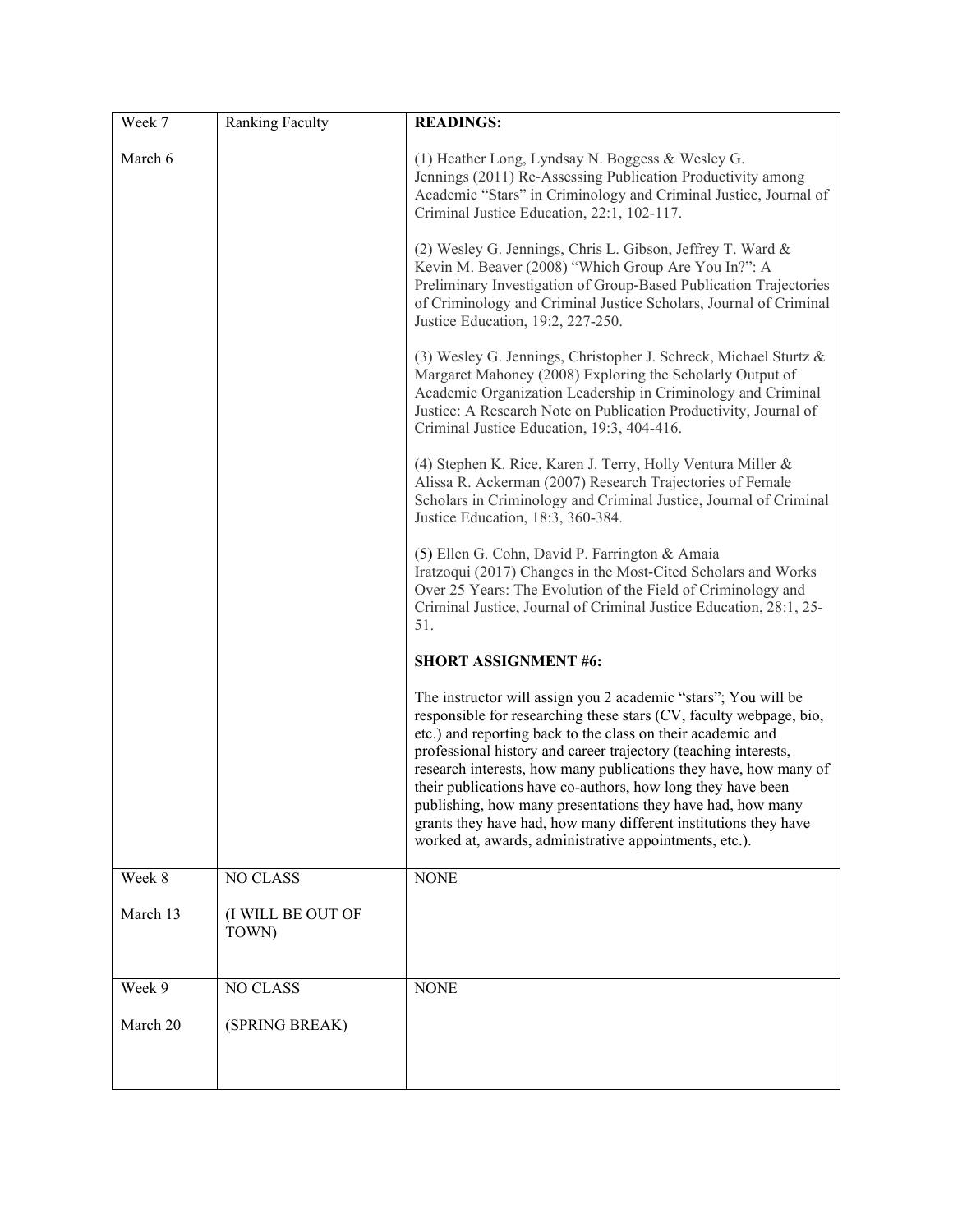| Week 10  | Professional Associations       | <b>READINGS:</b>                                                                                                                                                                                                                                                                                             |
|----------|---------------------------------|--------------------------------------------------------------------------------------------------------------------------------------------------------------------------------------------------------------------------------------------------------------------------------------------------------------|
| March 27 | and Conference<br>Participation | (1) Rosemary Barberet (2007) The Internationalization of<br>Criminology? A Content Analysis of Presentations at American<br>Society of Criminology Conferences, Journal of Criminal Justice<br>Education, 18:3, 406-427.                                                                                     |
|          |                                 | (2) David Mueller, Andrew Giacomazzi & James Wada (2004) So<br>how was your conference? Panel chairs' perceptions of the 2003<br>ACJS meeting in Boston, Journal of Criminal Justice<br>Education, 15:2, 201-218.                                                                                            |
|          |                                 | (3) Heather L. Pfeifer, Leanne F. Alarid, Barbara A. Sims &<br>Wilson R. Palacios (2014) Improving the Quality of Academy of<br>Criminal Justice Sciences Annual Meetings: Where do we go from<br>here?, Journal of Criminal Justice Education, 25:3, 259-274.                                               |
|          |                                 | (4) Melanie-Angela Neuilly & Mary K. Stohr (2016) The Art of<br>Conferencing, Journal of Criminal Justice Education, 27:2, 194-<br>211.                                                                                                                                                                      |
|          |                                 | <b>SHORT ASSIGNMENT #7: Prepare a 15-minute conference</b><br>style PowerPoint Presentation based on a research project you are<br>working on to deliver in class and receive feedback on.                                                                                                                   |
|          |                                 |                                                                                                                                                                                                                                                                                                              |
|          |                                 |                                                                                                                                                                                                                                                                                                              |
| Week 11  | Grants and Fellowships          | <b>READINGS:</b>                                                                                                                                                                                                                                                                                             |
| April 3  |                                 | (1) Elizabeth Ehrhardt Mustaine & Richard<br>Tewksbury (2009) Rainmakers: The Most Successful Criminal<br>Justice Scholars and Departments In Research Grant<br>Acquisition, Journal of Criminal Justice Education, 20:1, 40-55.<br><b>SHORT ASSIGNMENT #8:</b>                                              |
|          |                                 | Identify an external source for possible funding for dissertation<br>research. Prepare a one-to-two-page double-spaced summary on<br>the solicitation itself, the parameters of the solicitation, the<br>deadline/s, the required application materials, etc., and share this<br>information with the class. |
|          |                                 |                                                                                                                                                                                                                                                                                                              |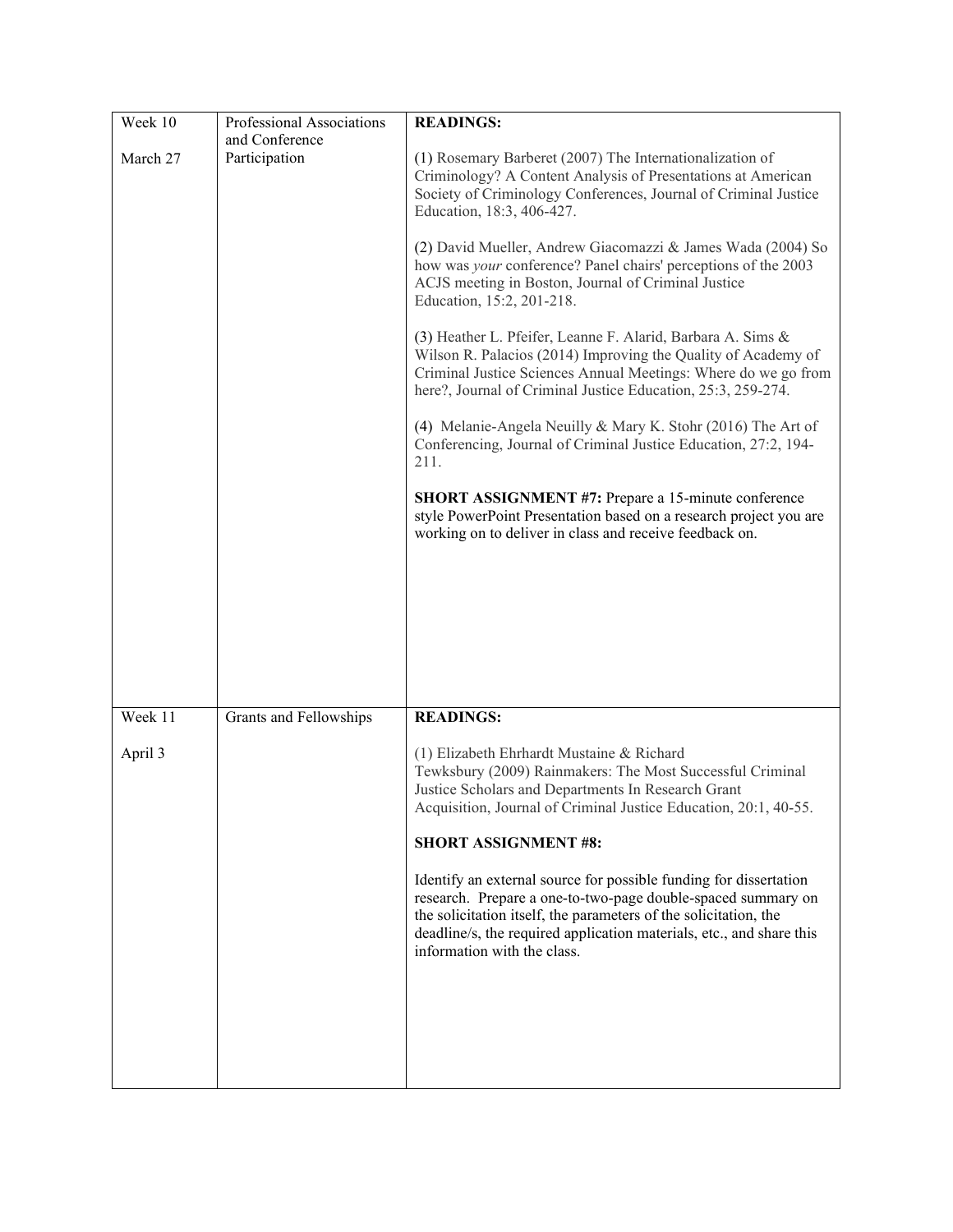| Week 12  | Teaching | <b>READINGS:</b>                                                                                                                                                                                                                                                                                                                                                                                                                    |
|----------|----------|-------------------------------------------------------------------------------------------------------------------------------------------------------------------------------------------------------------------------------------------------------------------------------------------------------------------------------------------------------------------------------------------------------------------------------------|
| April 10 |          | (1) Joanne Belknap (1996) Criminal justice teaching practicum I:<br>Teaching doctoral students to teach, Journal of Criminal Justice<br>Education, 7:1, 121-136.                                                                                                                                                                                                                                                                    |
|          |          | (2) Dennis E. Hoffman, Scott P. Chenault, Melissa A. Conn, Jin<br>Dong, Connie M. Koski, Yanhua Liu, William T. Morris, Sandra<br>K. Petersen, Liddie Thompson & Edith A. Schwen<br>Westfall (2007) Sink or Swim: A Model for Immersing Criminal<br>Justice Doctoral Students in the Craft of Teaching, Journal of<br>Criminal Justice Education, 18:3, 476-491.                                                                    |
|          |          | (3) Martin D. Schwartz (1991) Teaching the mass class: Myths<br>and tips, Journal of Criminal Justice Education, 2:2, 255-266.                                                                                                                                                                                                                                                                                                      |
|          |          | (4) Peter J. Benekos (2016) How to be a Good Teacher: Passion,<br>Person, and Pedagogy, Journal of Criminal Justice<br>Education, 27:2, 225-237.                                                                                                                                                                                                                                                                                    |
|          |          | (5) Tara Gray & Jon'a Meyer (1997) Peer coaching: Teachers<br>helping teachers, Journal of Criminal Justice Education, 8:2, 273-<br>284.                                                                                                                                                                                                                                                                                            |
|          |          | <b>SHORT ASSIGNMENT #9:</b><br>Prepare a 15-minute PowerPoint lecture (intended for an<br>undergraduate student audience) based on a topic of interest to<br>deliver in class and receive feedback on. Bring a copy of a<br>syllabus for a course you have taught/currently teach/are interested<br>in teaching                                                                                                                     |
| Week 13  | Service  | <b>READINGS:</b>                                                                                                                                                                                                                                                                                                                                                                                                                    |
| April 17 |          | (1) Heather L. Pfeifer (2016) How to be a Good Academic<br>Citizen: The Role and Importance of Service in Academia, Journal<br>of Criminal Justice Education, 27:2, 238-254.                                                                                                                                                                                                                                                        |
|          |          | (2) Jeffery T. Walker & Kilby Erwin Raptopoulos (2008) Journal<br>Editors and Journal Writers: Service vs Publication as a Measure<br>of Faculty and Department Productivity, Journal of Criminal<br>Justice Education, 19:2, 251-274.                                                                                                                                                                                              |
|          |          | <b>SHORT ASSIGNMENT #10:</b>                                                                                                                                                                                                                                                                                                                                                                                                        |
|          |          | Come to class with documentation of efforts to become engaged in<br>both university (attended a guest speaker event on campus,<br>attended Graduate College event, etc.) and professional service<br>(joined an association, joined a section of an association, reviewed<br>a manuscript for a journal, volunteered to be a reviewer for a<br>journal, etc.). Be prepared to share and discuss these activities<br>with the class. |
|          |          |                                                                                                                                                                                                                                                                                                                                                                                                                                     |